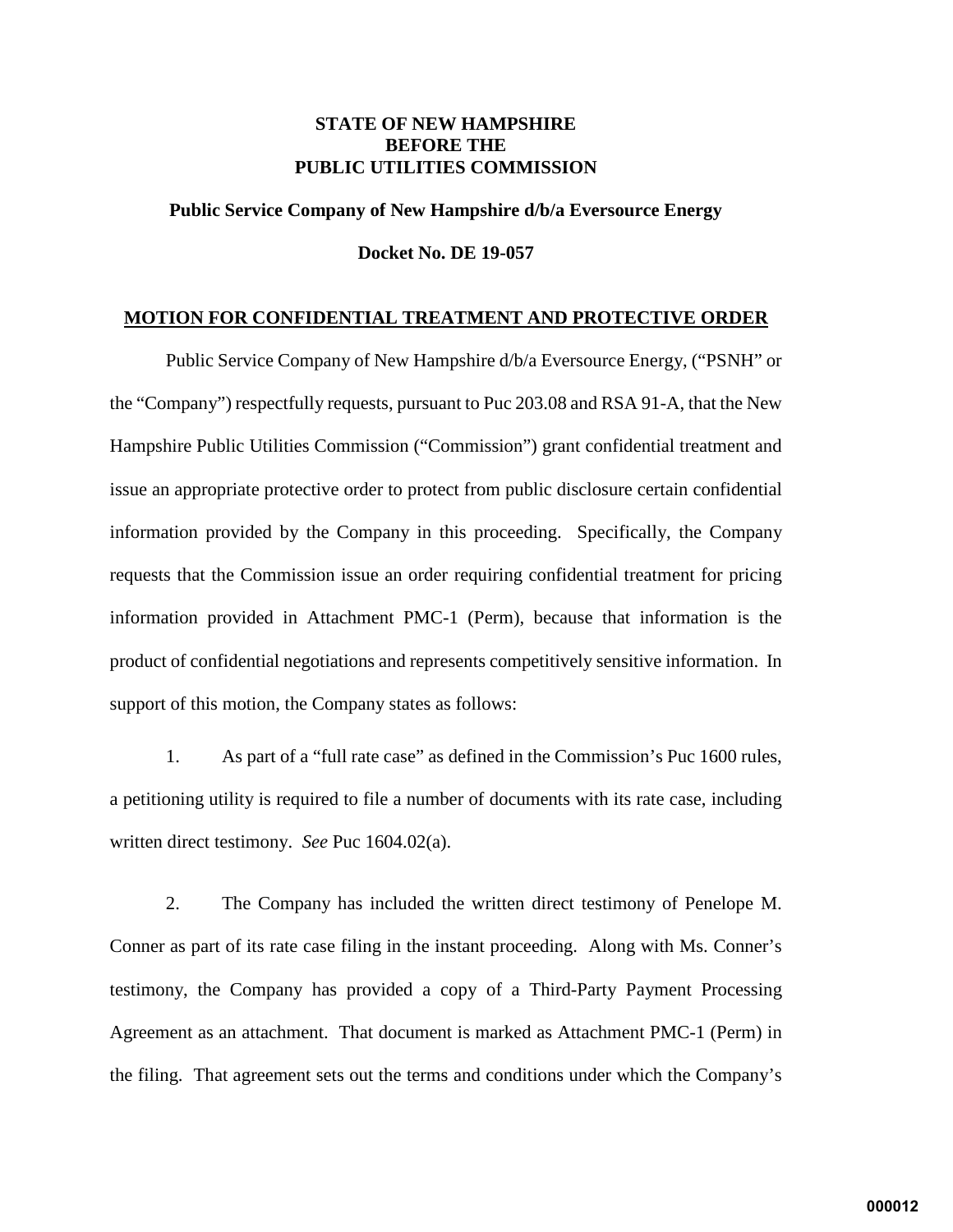counter party, SpeedPay, Inc., would provide the services necessary to offer credit/debit card transactions to the Company's residential customers on a "fee free" basis, if the Company's proposal for that service is approved. Included with that agreement are certain pricing terms relating to the service SpeedPay is proposing to supply. PSNH is requesting that those pricing terms be granted confidential treatment in this proceeding.

3. Attachment PMC-1 (Perm) is the product of negotiations between the contracting parties and contains confidential pricing information that was never intended to be made public. The Company has diligently reviewed and redacted only those limited portions of Attachment PMC-1 (Perm) that contain confidential and commercially valuable pricing information. If the Commission permitted public disclosure of this information, both the Company and third-party vendors would be at a disadvantage in the negotiations of future similar agreements with other parties and any future negotiating positions would be compromised by such a release. Accordingly, the Company requests that the pricing information designated as confidential in Attachment PMC-1 (Perm) be protected from public disclosure. The Company has submitted redacted and confidential versions of Attachment PMC-1 (Perm) consistent with the requirements of Puc 201.04.

4. Pursuant to RSA 91-A:5, IV, records that constitute confidential, commercial, or financial information are exempt from public disclosure. In determining whether documents are entitled to the exemption, the Commission applies a three-step analysis to determine whether information should be protected from public disclosure. *See Lambert v. Belknap County Convention*, 157 N.H. 375 (2008); *see also Public Service Company of New Hampshire*, Order No. 25,313 (December 30, 2011) at 11-12. The first step is to determine if there is a privacy interest at stake that would be invaded by the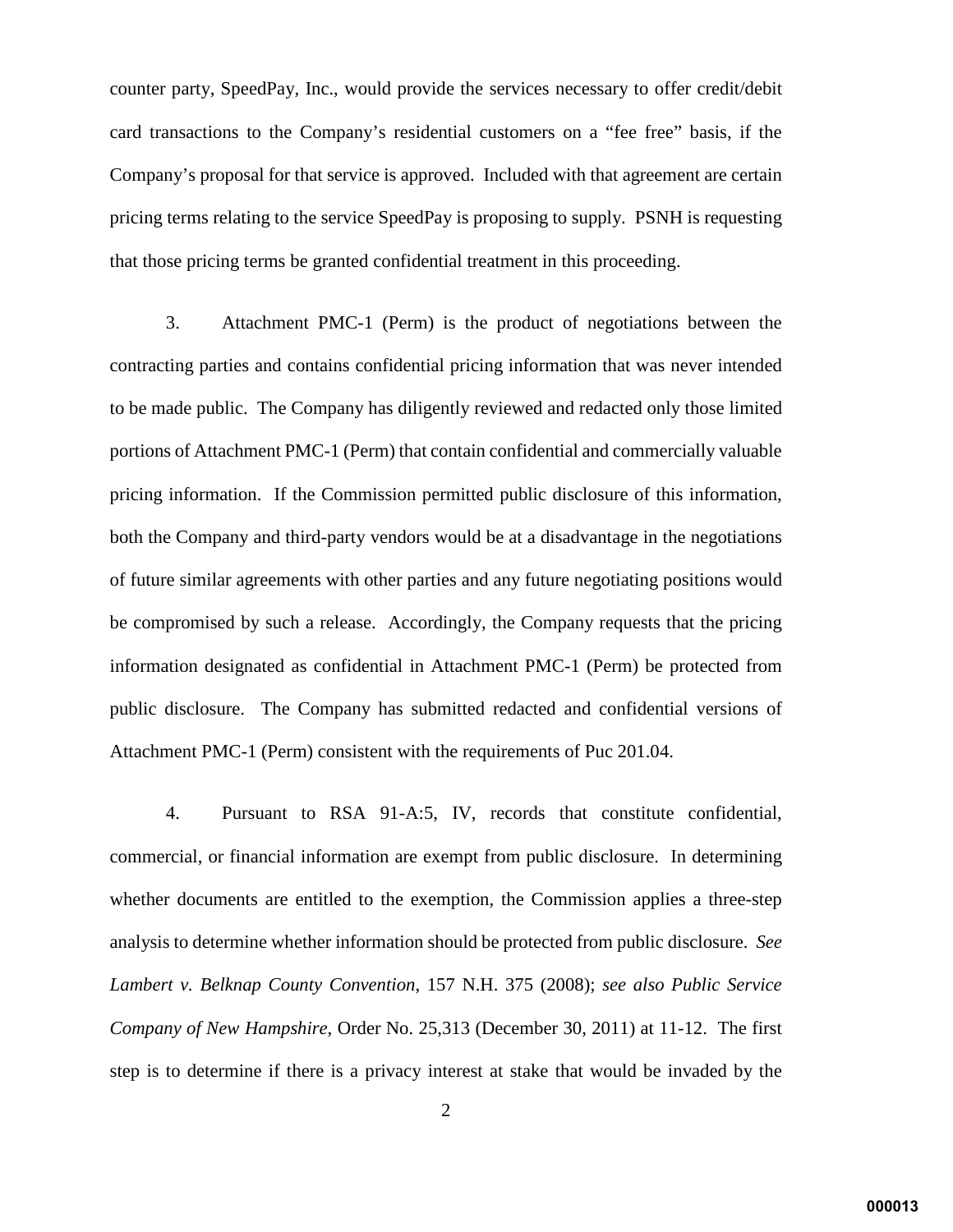disclosure. If such an interest is at stake, the second step is to determine if there is a public interest in disclosure. The Commission has stated that disclosure should inform the public of the conduct and activities of its government; if the information does not serve that purpose, disclosure is not warranted. *Electric Distribution Utilities*, Order No. 25,811 (September 9, 2015) at 5. If both of these steps are met, the Commission balances the privacy interest with the public interest to determine if disclosure is appropriate. *Public Service Company of New Hampshire*, Order No. 25,167 (November 9, 2010) at 11-12.

5. The Company has a substantial privacy interest in Attachment PMC-1 (Perm), and, in particular, the specific confidential pricing terms for which protection is sought. The Company takes all reasonable measure to keep this pricing information out of the public domain. The release of vendor pricing information that was the result of negotiations would seriously undermine the Company's negotiating position in the market in the future, and thus jeopardize the ability of the Company to ensure that customers are being served by the lowest cost option from the widest possible array of vendors and service providers. The Commission has recognized this concern and has previously granted confidential treatment to information that, if disclosed, will put the moving party at a disadvantage in future negotiations. *See e.g.*, *Abenaki Water Co. Inc.*, Order No. 25,945 (September 26, 2016) at 7; *National Grid plc, et al.*, Order No. 24,777 (July 12, 2007) at 86 ("If public disclosure of confidential, commercial or financial information would harm the competitive position of the person from whom the information was obtained, the balance would tend to tip in favor of non-disclosure"). Furthermore, the release of the confidential pricing information could result in third-party vendors determining not to bid on the Company's future requests for proposals ("RFPs") because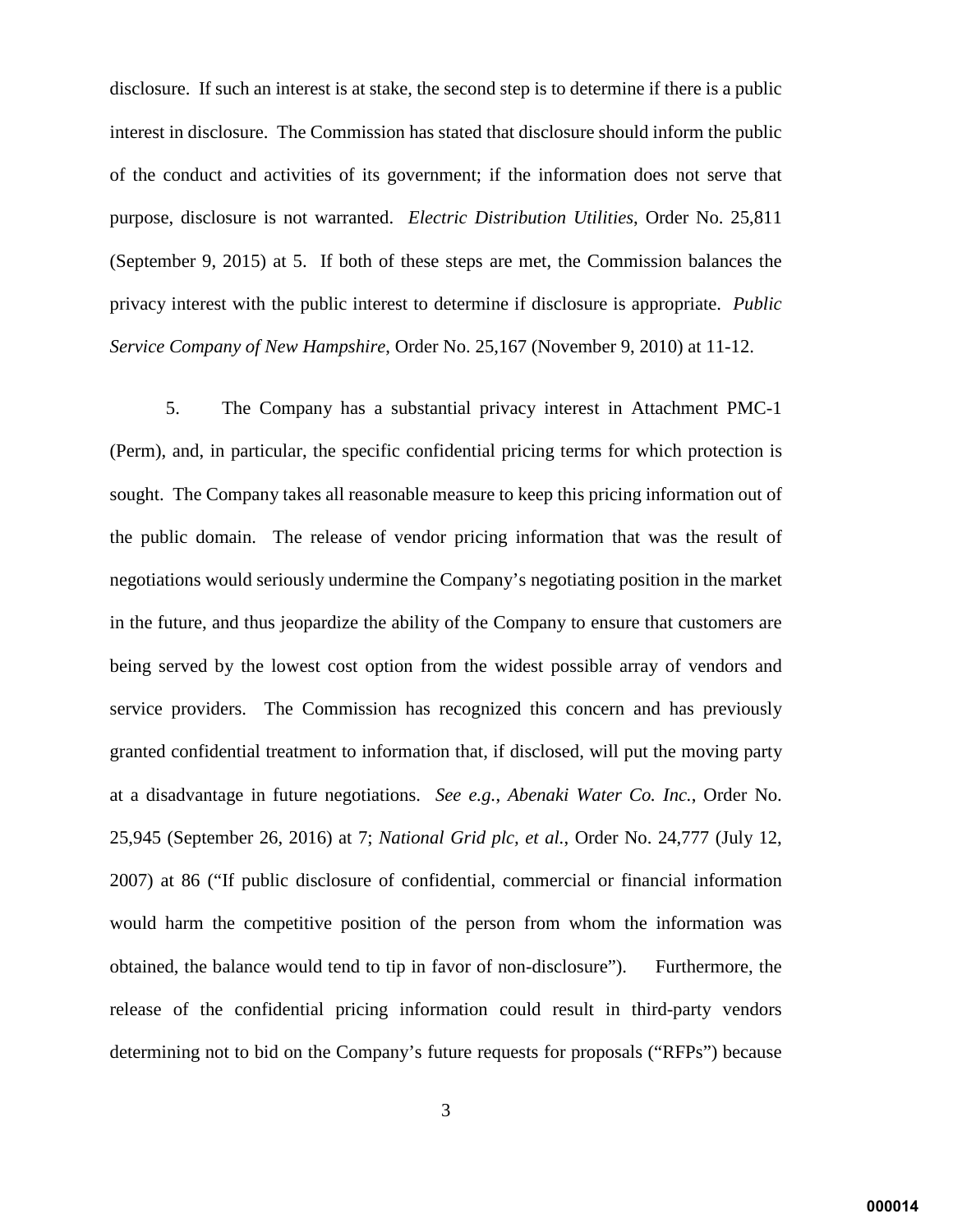of the competitive disadvantages that might arise from potential public disclosure. *See,e.g., Liberty Utilities (Granite State Electric) Corp. d/b/a Liberty Utilities*, Order No. 26,209 (January 17, 2019) at 43-44 (finding that vendor pricing information provided to Liberty was confidential because, in part, the vendor considered the information highly confidential and competitively sensitive).

6. The second criterion of the Commission's analysis is whether there is a public interest in disclosure. This motion seeks protection of only those very limited portions of Attachment PMC-1 (Perm) that contain pricing information and the remainder of the document is being filed in the public record. A confidential version of Attachment PMC-1 (Perm) is provided to Commission Staff, and the Office of the Consumer Advocate, which allows the pricing information to be subject to investigation and scrutiny. Thus, even with the limited redactions proposed by PSNH there is ample opportunity to understand the Company's proposals and the Commission's activities relative to it.

7. As to the final requirement of the Commission's analysis, balancing the relevant public and private interests, there is strong potential that it would be commercially damaging to the Company and its vendor if the confidential pricing terms in Attachment PMC-1 (Perm) were disclosed in the public record. Moreover, as stated above, the public interest in obtaining the lowest possible cost through competitive RFPs and a confidential negotiation process outweighs the interest in public disclosure and ultimately redounds to the benefit of customers. *EnergyNorth Natural Gas, Inc.*, Order No. 25,064 (January 15, 2010) at 12 ("[D]isclosing the information may place the Company and its service providers at a disadvantage with respect to those with whom it would do business, ultimately causing harm to the Company's ratepayers in future rate cases.").